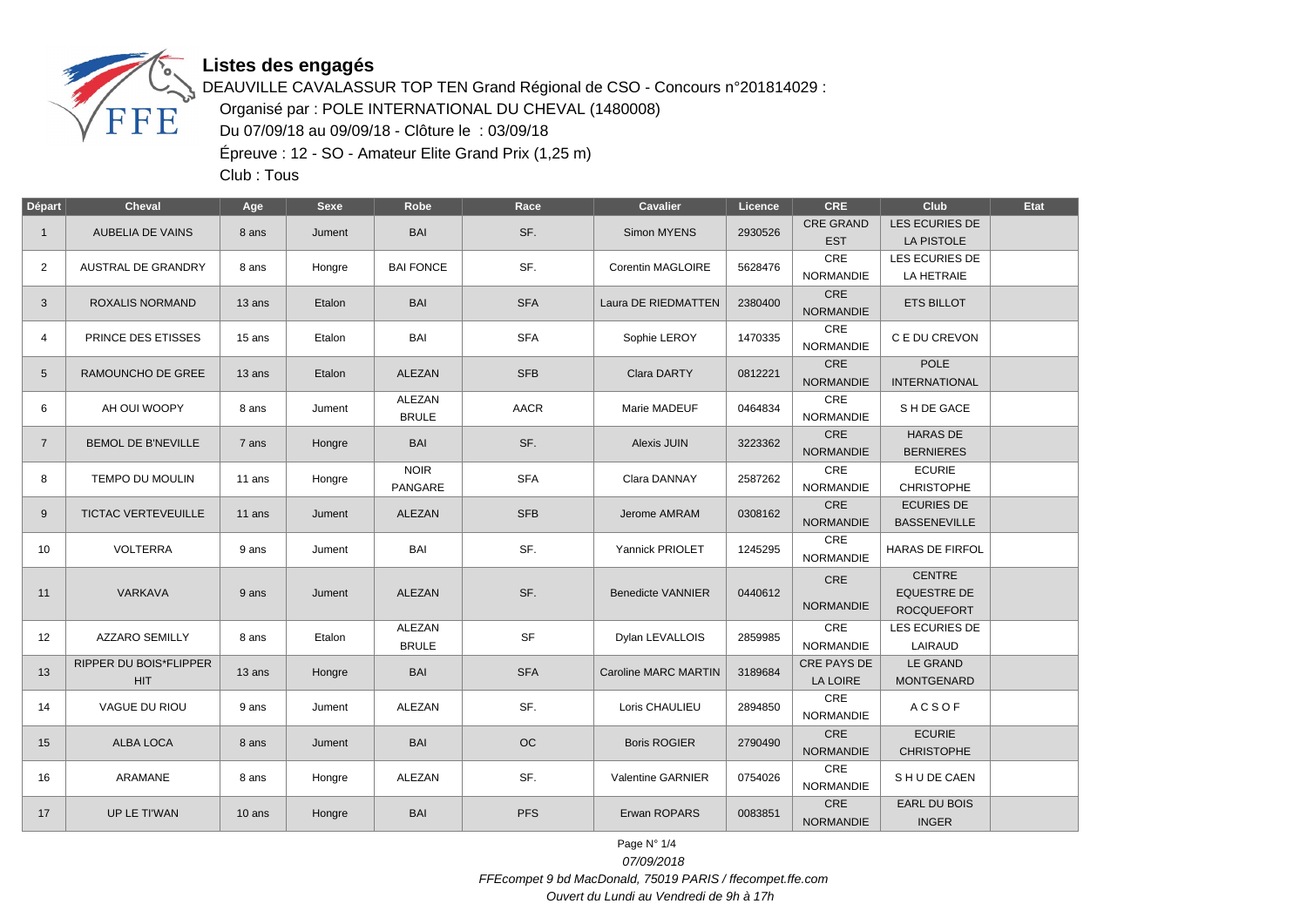

Listes des engagés

| Départ | <b>Cheval</b>               | Age      | <b>Sexe</b> | Robe                          | Race       | <b>Cavalier</b>         | Licence | <b>CRE</b>                         | <b>Club</b>                                           | Etat |
|--------|-----------------------------|----------|-------------|-------------------------------|------------|-------------------------|---------|------------------------------------|-------------------------------------------------------|------|
| 18     | <b>TAQUINE DES BRUYERES</b> | $11$ ans | Jument      | <b>BAI</b>                    | <b>SFA</b> | Cathy SAUTET            | 0287129 | <b>CRE</b><br><b>NORMANDIE</b>     | <b>BREVEDENT</b><br><b>EQUITATION</b>                 |      |
| 19     | VIVA MARIA EN UT            | 9 ans    | Jument      | <b>GRIS</b>                   | SF.        | Ingrid DORMEVAL         | 0268175 | CRE<br><b>NORMANDIE</b>            | CFA DE SEINE<br><b>MARITIME SITE</b><br><b>YVETOT</b> |      |
| 20     | VESPER LYNN DH Z            | $10$ ans | Jument      | <b>BAI</b>                    | Z          | Olivia DE ROTHSCHILD    | 0863088 | CRE<br><b>NORMANDIE</b>            | <b>POLE</b><br><b>INTERNATIONAL</b>                   |      |
| 21     | <b>TANEL</b>                | 11 ans   | Hongre      | <b>GRIS</b>                   | <b>SFA</b> | Marion NAVET            | 2183421 | CRE<br><b>NORMANDIE</b>            | <b>POLE</b><br><b>INTERNATIONAL</b>                   |      |
| 22     | VINIE MAJELO ROCHE          | 9 ans    | Jument      | ALEZAN                        | SF.        | Mathias ALCARAZ         | 0528570 | CRE<br><b>NORMANDIE</b>            | <b>ECURIE DU</b><br>VALSEME                           |      |
| 23     | O'Z DU MOULIN               | 16 ans   | Hongre      | ALEZAN                        | <b>SFA</b> | Valentine PONCHEAUX     | 5428165 | $\mathsf{CRE}$<br><b>NORMANDIE</b> | <b>HARAS DU BEC</b><br><b>HELLOUIN</b>                |      |
| 24     | <b>SOLO DES RUETS</b>       | 12 ans   | Hongre      | ALEZAN                        | <b>SFA</b> | Jeremy VIEIRA           | 2126700 | CRE<br><b>NORMANDIE</b>            | <b>POLE</b><br><b>INTERNATIONAL</b>                   |      |
| 25     | <b>UNCARAT HOGUE</b>        | 10 ans   | Hongre      | BAI                           | <b>SFA</b> | Julie HARFAUX           | 0673283 | CRE<br><b>NORMANDIE</b>            | SHF                                                   |      |
| 26     | ALLEGRA DE REUX             | 8 ans    | Jument      | <b>GRIS</b>                   | SF.        | Aurelie KEATES          | 0891254 | CRE ILE DE<br>FRANCE               | <b>JEM</b><br><b>ORGANISATION</b>                     |      |
| 27     | TUTTI QUANTI TAME           | 11 ans   | Hongre      | <b>ALEZAN</b>                 | <b>SFA</b> | Charles BEN MIMOUN      | 2794612 | CRE ILE DE<br><b>FRANCE</b>        | <b>ECURIES DES BO</b><br><b>GRIS</b>                  |      |
| 28     | TARTE DE PEPINVAST          | 11 ans   | Jument      | <b>BAI FONCE</b>              | <b>SFA</b> | Jessica CERCEAU         | 2026257 | CRE<br><b>NORMANDIE</b>            | <b>ECURIES LOREL</b>                                  |      |
| 29     | <b>BACUS DU MARAIS</b>      | 7 ans    | Hongre      | BAI                           | SF.        | Sophie LEROY            | 1470335 | CRE<br><b>NORMANDIE</b>            | C E DU CREVON                                         |      |
| 30     | <b>RINTINTIN DES BLES</b>   | 13 ans   | Hongre      | <b>BAI</b>                    | <b>SFA</b> | Clara DARTY             | 0812221 | <b>CRE</b><br><b>NORMANDIE</b>     | <b>POLE</b><br><b>INTERNATIONAL</b>                   |      |
| 31     | <b>BARRACUDA D'ICK</b>      | 7 ans    | Etalon      | <b>GRIS</b>                   | SF.        | <b>Isaure BAUGE</b>     | 2093093 | CRE<br><b>NORMANDIE</b>            | <b>ETS BILLOT</b>                                     |      |
| 32     | <b>VOLTE DE LA ROQUE</b>    | 9 ans    | Jument      | <b>NOIR</b><br><b>PANGARE</b> | SF.        | <b>Charlotte HERMON</b> | 2210851 | CRE<br><b>NORMANDIE</b>            | <b>ECURIE DE</b><br><b>MORAN</b>                      |      |
| 33     | <b>EVERGLADE PL</b>         | 8 ans    | Jument      | BAI                           | <b>SBS</b> | Marie Paule BOUCHAIN    | 5651674 | CRE<br><b>NORMANDIE</b>            | <b>DOMAINE DES</b><br><b>FARMERS</b>                  |      |
| 34     | <b>BACCHUS D'EGLEFIN</b>    | 7 ans    | Hongre      | <b>BAI</b>                    | OC         | Jerome AMRAM            | 0308162 | CRE<br><b>NORMANDIE</b>            | <b>ECURIES DE</b><br><b>BASSENEVILLE</b>              |      |
| 35     | <b>URBANA</b>               | 10 ans   | Jument      | <b>BAI FONCE</b>              | <b>SFA</b> | Yannick PRIOLET         | 1245295 | <b>CRE</b><br><b>NORMANDIE</b>     | HARAS DE FIRFOL                                       |      |

Page N° 2/4 07/09/2018 FFEcompet 9 bd MacDonald, 75019 PARIS / ffecompet.ffe.com Ouvert du Lundi au Vendredi de 9h à 17h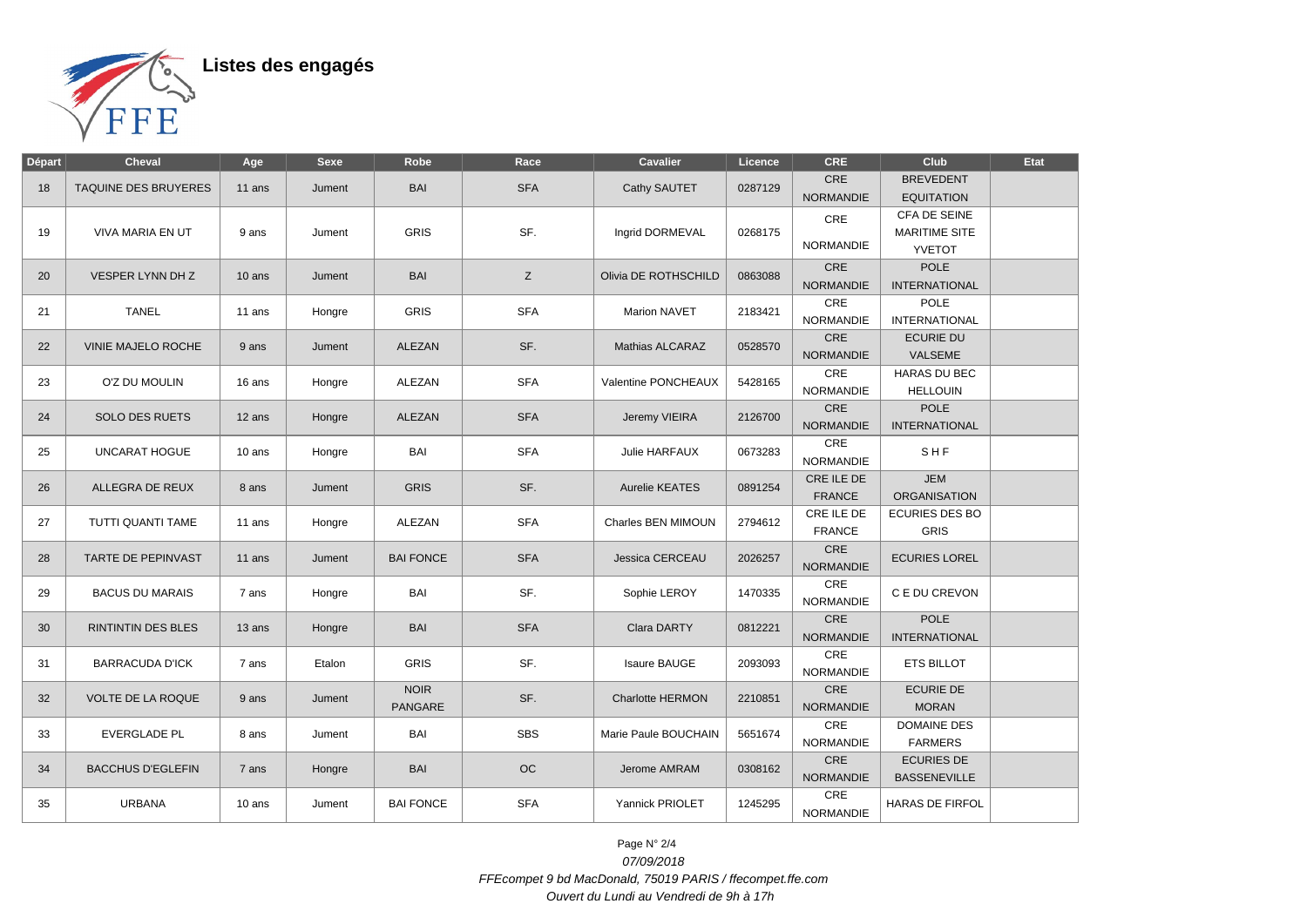

Listes des engagés

| Départ | <b>Cheval</b>            | Age    | <b>Sexe</b> | Robe                          | Race        | <b>Cavalier</b>             | Licence | <b>CRE</b>                  | Club                                                     | <b>Etat</b> |
|--------|--------------------------|--------|-------------|-------------------------------|-------------|-----------------------------|---------|-----------------------------|----------------------------------------------------------|-------------|
| 36     | REBECCA DE LA DEME       | 13 ans | Jument      | ALEZAN                        | <b>SFA</b>  | <b>Benedicte VANNIER</b>    | 0440612 | CRE<br><b>NORMANDIE</b>     | <b>CENTRE</b><br><b>EQUESTRE DE</b><br><b>ROCQUEFORT</b> |             |
| 37     | QUILIMANE SEMILLY        | 14 ans | Jument      | BAI                           | <b>SFA</b>  | Dylan LEVALLOIS             | 2859985 | CRE<br><b>NORMANDIE</b>     | LES ECURIES DE<br>LAIRAUD                                |             |
| 38     | UNCRAC DU JORET          | 10 ans | Hongre      | <b>GRIS</b>                   | <b>SFA</b>  | <b>Caroline MARC MARTIN</b> | 3189684 | CRE PAYS DE<br>LA LOIRE     | LE GRAND<br><b>MONTGENARD</b>                            |             |
| 39     | SAGA DE ST GIL           | 12 ans | Jument      | BAI                           | <b>SFA</b>  | Loris CHAULIEU              | 2894850 | CRE<br><b>NORMANDIE</b>     | <b>ACSOF</b>                                             |             |
| 40     | <b>ERATO</b>             | 9 ans  | Hongre      | <b>GRIS</b>                   | <b>KWPN</b> | Cesar SAPETTI               | 2476024 | CRE<br><b>NORMANDIE</b>     | E E LEDERMANN                                            |             |
| 41     | ANKARA DE LACKE          | 8 ans  | Jument      | BAI                           | SF.         | Alexandrine ARTAUD          | 2651637 | CRE<br><b>NORMANDIE</b>     | <b>HARAS DE FIRFOL</b>                                   |             |
| 42     | <b>SEMILLY LANDAIS</b>   | 12 ans | Etalon      | ALEZAN                        | <b>SFA</b>  | Kevin LEVALLOIS             | 2859986 | CRE<br><b>NORMANDIE</b>     | LES ECURIES DE<br>LAIRAUD                                |             |
| 43     | SAMBA LOUVO              | 12 ans | Jument      | BAI                           | <b>SFA</b>  | Olivia GRIVEAU              | 0142811 | CRE ILE DE<br><b>FRANCE</b> | SYLVAIN<br><b>MISRAOUI</b>                               |             |
| 44     | <b>BE QUICK</b>          | 12 ans | Hongre      | <b>BAI</b>                    | <b>KWPN</b> | Nathalie TROUVAY            | 0187000 | CRE<br><b>NORMANDIE</b>     | E E LA<br>CHAMPIONNERIE                                  |             |
| 45     | ASSY DU CALVAIRE         | 12 ans | Jument      | BAI                           | <b>SBS</b>  | Justine VERY                | 2927306 | CRE<br><b>NORMANDIE</b>     | <b>ECURIE ESCANDE</b>                                    |             |
| 46     | ASHANTI DE CAMILLY       | 8 ans  | Jument      | ALEZAN                        | SF.         | Marine PANIER               | 3427717 | CRE<br><b>NORMANDIE</b>     | <b>LEPELTIER</b><br><b>SYLVERE</b>                       |             |
| 47     | ROSANBO DES REAUX        | 13 ans | Hongre      | BAI                           | <b>SFA</b>  | Marine DE LABRUSSE          | 0722381 | CRE<br><b>NORMANDIE</b>     | SH DE GACE                                               |             |
| 48     | <b>ALMA DES BRUYERES</b> | 8 ans  | Jument      | <b>NOIR</b><br><b>PANGARE</b> | OC          | Jean Baptiste LEROTY        | 5467605 | CRE ILE DE<br><b>FRANCE</b> | APCS                                                     |             |
| 49     | TEXAS DU BREUIL          | 11 ans | Hongre      | <b>GRIS</b>                   | <b>SFA</b>  | Sarah RUBIN                 | 2331846 | <b>CRE</b><br>NORMANDIE     | <b>ECURIES AUBRY</b>                                     |             |
| 50     | <b>VEGAS DE CHAUMES</b>  | 9 ans  | Hongre      | <b>BAI</b>                    | SF.         | Valerie FOUBART             | 0049096 | CRE<br><b>NORMANDIE</b>     | SHF                                                      |             |
| 51     | AXELLE DU SARTEL         | 8 ans  | Jument      | BAI                           | SF.         | Axelle NEUFVILLE            | 2239180 | CRE<br><b>NORMANDIE</b>     | <b>DOMAINE</b><br><b>EQUESTRE D</b>                      |             |
| 52     | VICTORIO DE LA LUTH      | 9 ans  | Hongre      | <b>BAI</b>                    | SF.         | <b>Guerric RAOUL</b>        | 0630617 | CRE<br><b>NORMANDIE</b>     | <b>ECURIE VILLOTTE</b>                                   |             |
| 53     | TRISTAN DES BRUYERES     | 11 ans | Etalon      | BAI                           | <b>SFA</b>  | Alexane DEMARCY             | 2300308 | CRE<br>NORMANDIE            | ETS BILLOT                                               |             |

Page N° 3/4 07/09/2018 FFEcompet 9 bd MacDonald, 75019 PARIS / ffecompet.ffe.com Ouvert du Lundi au Vendredi de 9h à 17h